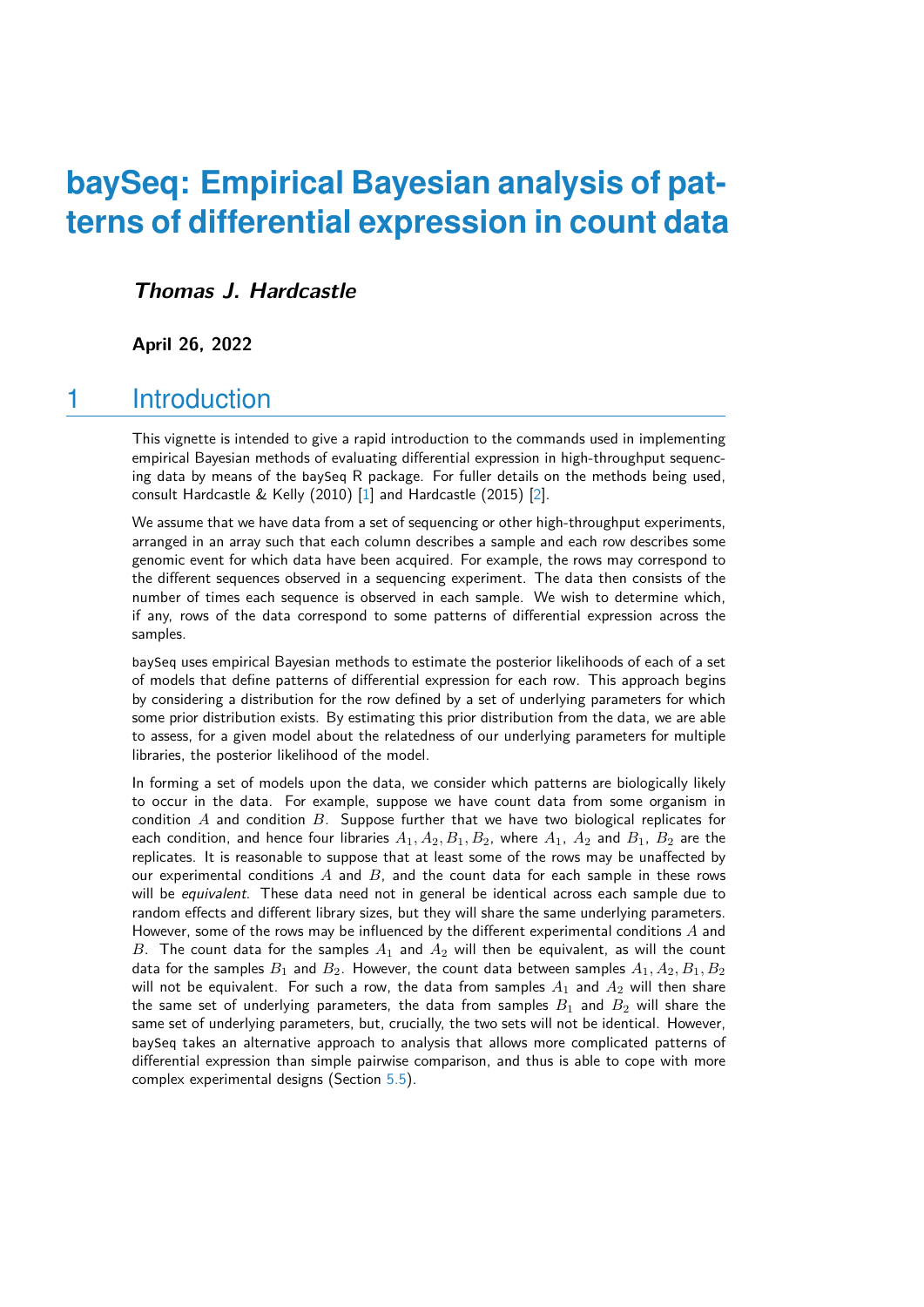In this initial vignette, we consider RNA-seq type data assumed to follow a negative binomial distribution. Alternative scenarios are discussed in the vignette Advanced analysis using baySeq; generic distribution definitions.

## 2 Preparation

We begin by loading the baySeq package.

```
> library(baySeq)
```
Note that because the experiments that baySeq is designed to analyse are usually massive, we should use (if possible) parallel processing as implemented by the snow package. We use the parallel package (if it exists), and define a *cluster*. If parallel is not present, we can proceed anyway with a NULL cluster. Results may be slightly different depending on whether or not a cluster is used owing to the non-deterministic elements of the method.

> if(require("parallel")) cl <- makeCluster(8) else cl <- NULL

We load a simulated data set consisting of count data on one thousand counts.

```
> data(simData)
```

```
> simData[1:10,]
```

|       | $[1,1]$ |   | $[7,2]$ $[7,3]$ $[7,4]$ |                |    |   |    | $[$ ,5] $[$ ,6] $[$ ,7] $[$ ,8] $[$ ,9] |               | $[$ 10] |
|-------|---------|---|-------------------------|----------------|----|---|----|-----------------------------------------|---------------|---------|
| [1,]  | 4       |   | 5                       | $\overline{2}$ | 3  | 0 | 1  | 1                                       |               | 0       |
| [2,]  | 1       | 0 | 9                       | 6              | 5  | 0 | 1  | 0                                       | 0             |         |
| [3,]  | 9       | 2 | 5                       | 5              | 14 | 2 | 3  | 1                                       | 0             | 4       |
| [4,]  | 7       | 3 | 8                       | 2              | 2  | 0 | 1  | 0                                       |               | 0       |
| [5,]  | 2       | 2 | 4                       | 7              | 0  | 0 | 0  | 0                                       | 0             |         |
| [6,]  | 2       | 1 | 0                       | 1              | 0  | 4 | 3  | 5                                       | 5             | 3       |
| [7,]  | 9       | 8 | 8                       | 8              | 9  | 1 | 2  | 1                                       | 0             | 0       |
| [8,]  | 9       | 5 | 7                       | 8              | 7  | 1 | 2  | 0                                       | 1             | 2       |
| [9,]  | 6       | 2 | 2                       | 3              | 0  | 0 | 0  | 0                                       | 0             | 0       |
| [10,] | 1       | 0 | $\mathcal{P}$           | 0              |    | 3 | 17 | $\mathcal{P}$                           | $\mathcal{P}$ | 10      |

The data are simulated such that the first hundred counts show differential expression between the first five libraries and the second five libraries. Our replicate structure, used to estimate the prior distributions on the data, can thus be defined as

> replicates <- c("simA", "simA", "simA", "simA", "simA", " $simB"$ , " $simB"$ , " $simB"$ , " $simB"$ , " $simB"$ )

We can also establish two group structures for the data.

Each member (vector) contained within the 'groups' list corresponds to one model upon the data. In this setting, a model describes the patterns of data we expect to see at least some of the tags correspond to. In this simple example, we expect that some of the tags will be equivalently expressed between all ten libraries. This corresponds to the 'NDE' model, or vector  $c(1,1,1,1,1,1,1,1,1,1)$  - all libraries belong to the same group for these tags.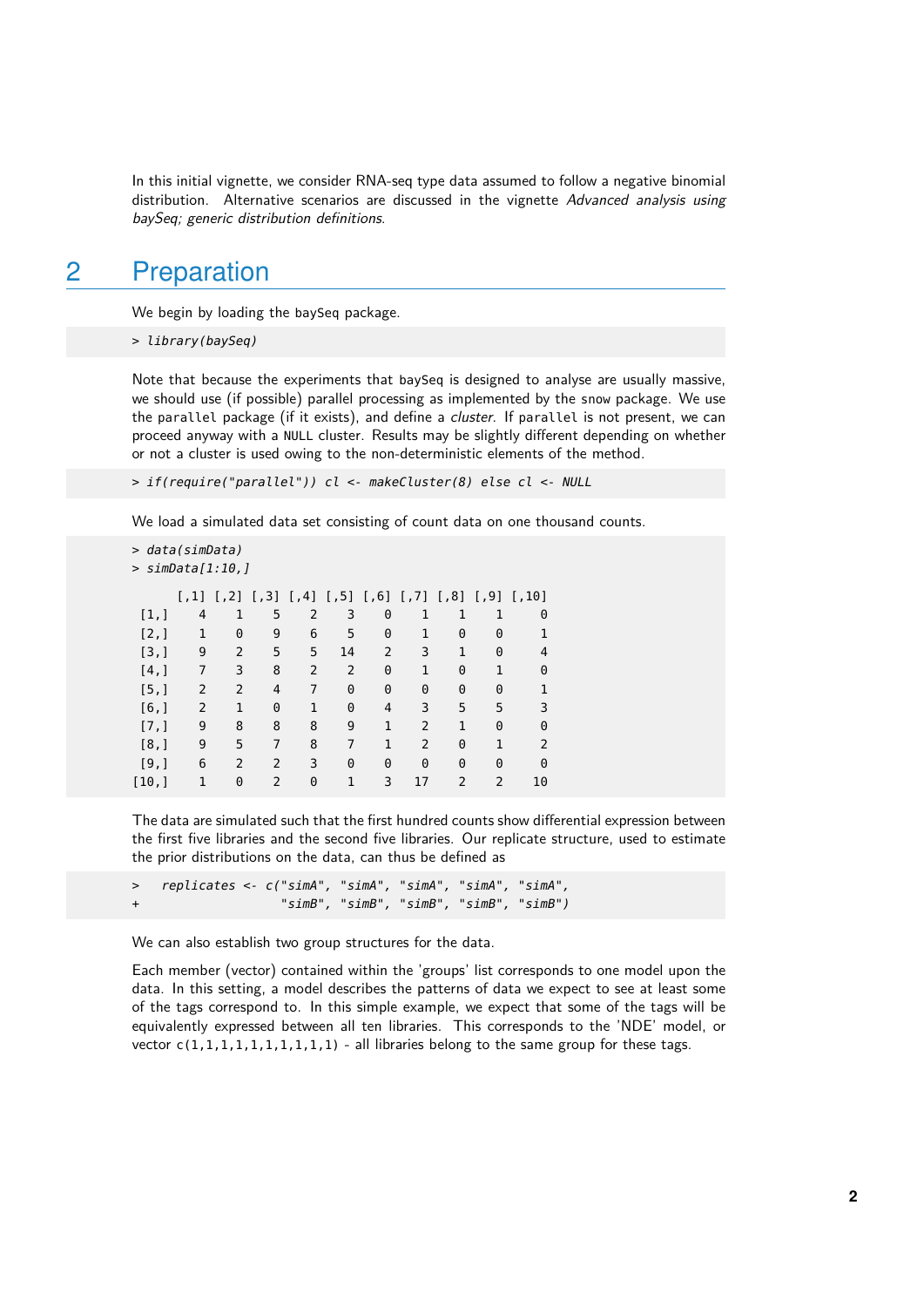We also expect that some tags will show differential expression between the first five libraries and the second five libraries. For these tags, the two sets of libraries belong to different groups, and so we have the model 'DE', or vector  $c(1,1,1,1,1,2,2,2,2,2)$  - the first five libraries belong to group 1 and the second five libraries to group 2. We thus have the following group structure

 $>$  groups <- list(NDE =  $c(1,1,1,1,1,1,1,1,1,1)$ ,  $DE = c(1,1,1,1,1,1,2,2,2,2,2)$ 

In a more complex experimental design (Section **??**) we might have several additional models. The key to constructing vectors corresponding to a model is to see for which groups of libraries we expect equivalent expression of tags.

We note that the group for DE corresponds to the replicate structure. This will often be the case, but need not be in more complex experimental designs.

The ultimate aim of the baySeq package is to evaluate posterior likelihoods of each model for each row of the data.

We begin by combining the count data and user-defined groups into a countData object.

> CD <- new("countData", data = simData, replicates = replicates, groups = groups)

Library sizes can be inferred from the data if the user is not able to supply them.

> libsizes(CD) <- getLibsizes(CD)

We can then plot the data in the form of an MA-plot, suitable modified to plot those data where the data are uniformly zero (and hence the log-ratio is infinite) (Figure [1\)](#page-3-0). Truly differentially expressed data can be identified in the plot by coloring these data red, while non-differentially expressed data are colored black.

```
> plotMA.CD(CD, samplesA = "simA", samplesB = "simB",
            col = c(rep("red", 100), rep("black", 900)))
```
We can also optionally add annotation details into the @annotation slot of the countData object.

 $>$  CD@annotation <- data.frame(name = paste("count", 1:1000, sep = "\_"))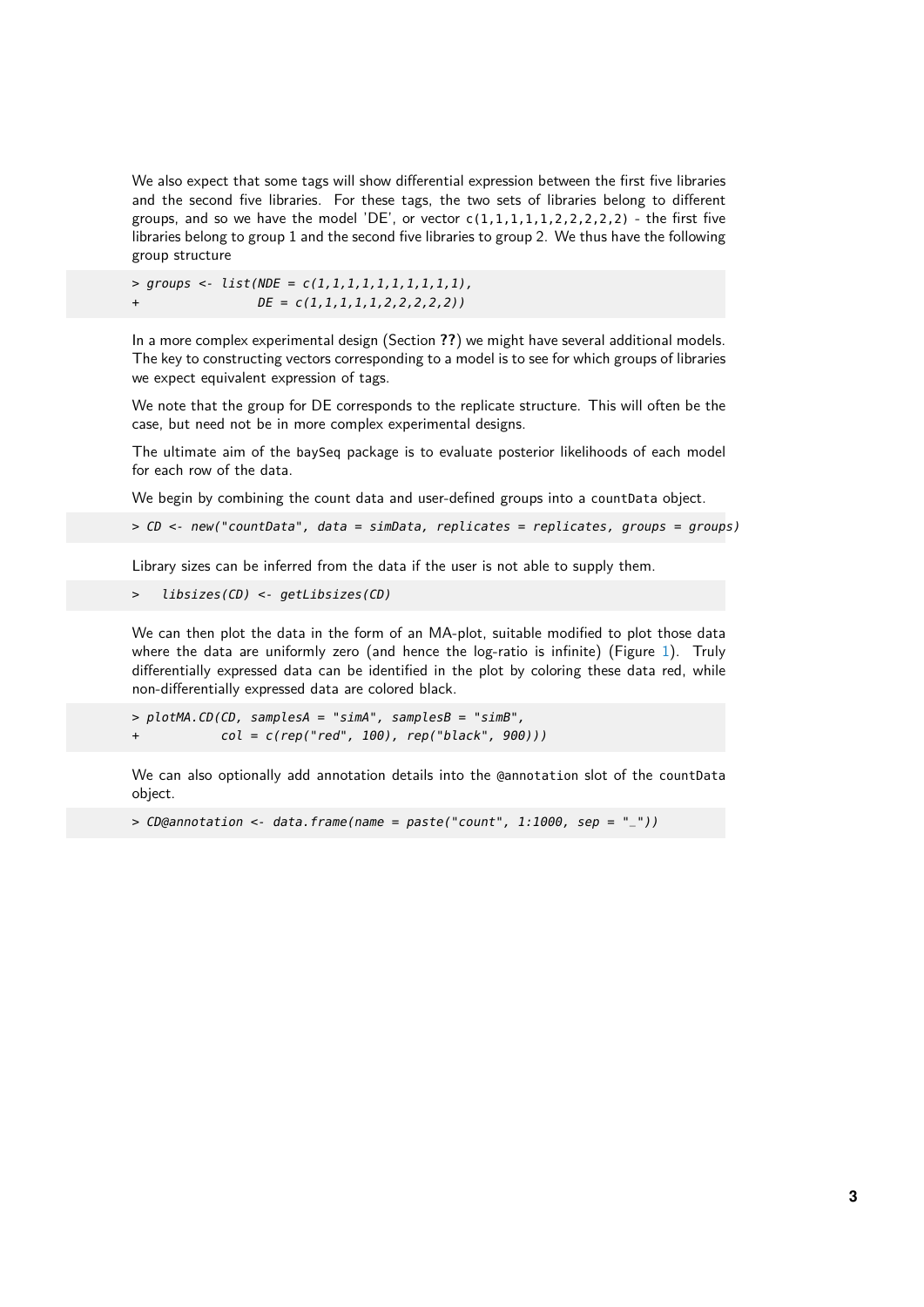<span id="page-3-0"></span>

#### **Figure 1: 'MA'-plot for count data**

Where the log-ratio would be infinite (because the data in one of the sample groups consists entirely of zeros, we plot instead the log-values of the other group. Truly differentially expressed data are colored red, and non-differentially expressed data black.

## 3 Negative-Binomial Approach

We first estimate an empirical distribution on the parameters of the Negative Binomial distribution by bootstrapping from the data, taking individual counts and finding the quasilikelihood parameters for a Negative Binomial distribution. By taking a sufficiently large sample, an empirical distribution on the parameters is estimated. A sample size of around 10000 iterations is suggested, depending on the data being used), but 1000 is used here to rapidly generate the plots and tables.

```
> CD < - getPriors.NB(CD, sample size = 1000, estimation = "QL", cl = cl)
```
The calculated priors are stored in the @priors slot of the countData object produced as before. For the negative-binomial method, we are unable to form a conjugate prior distribution. Instead, we build an empirical prior distribution which we record in the list object \$priors of the slot @priors. Each member of this list object corresponds to one of the models defined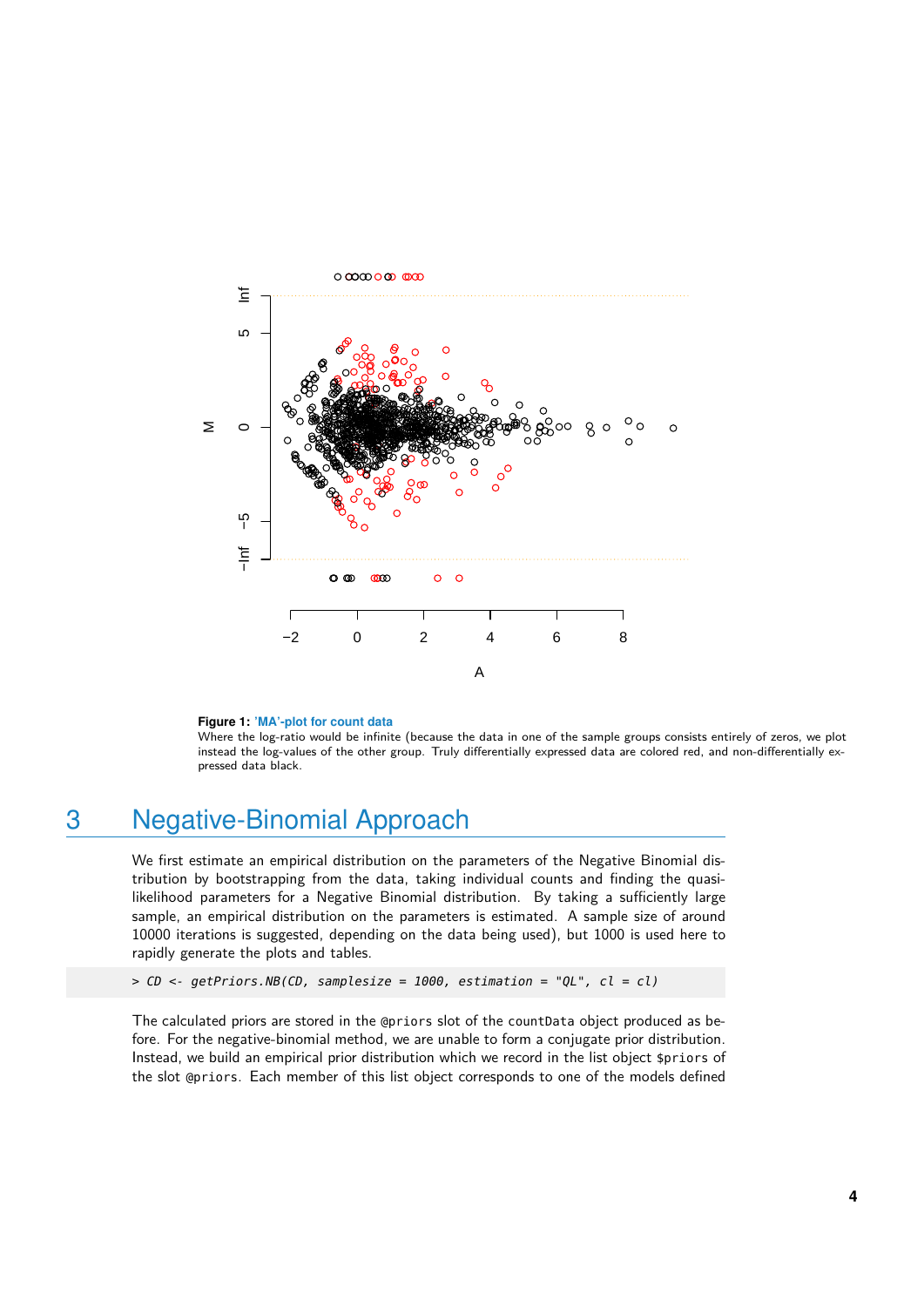by the group slot of the countData object and contains the estimated parameters for each of the individual counts selected under the models. The vector \$sampled contained in the slot @priors describes which rows were sampled to create these sets of parameters.

We then acquire posterior likelihoods, estimating the proportions of differentially expressed counts.

```
> CD <- getLikelihoods(CD, cl = cl, bootStraps = 3, verbose = FALSE)
...
> CD@estProps
numeric(0)
> CD@posteriors[1:10,]
            NDE DE
 [1,] -0.7182509 -0.668658236
 [2,] -1.1044953 -0.402536517
 [3,] -1.0081651 -0.453953778
 [4,] -2.8017825 -0.062622240
 [5,] -0.7890052 -0.605679478
 [6,] -1.0411667 -0.435474741
 [7,] -6.4331196 -0.001608722
 [8,] -4.4751954 -0.011453337
 [9,] -1.1732792 -0.370123309
[10,] -1.8065428 -0.179390934
> CD@posteriors[101:110,]
               NDE DE
 [1,] -3.509570e-02 -3.367173
 [2,] -3.456222e-10 -21.785680
 [3,] -4.959439e-02 -3.028572
 [4,] -2.507815e-02 -3.698271
 [5,] -2.022689e-05 -10.808508
 [6,] -2.900704e-02 -3.554685
 [7,] -5.219352e-02 -2.978780
 [8,] -1.773987e-02 -4.040798
 [9,] -4.623394e-02 -3.097069
[10,] -1.502412e-02 -4.205601
```
Here the assumption of a Negative Binomial distribution with priors estimated by maximum likelihood gives an estimate of

[1] NA

as the proportion of differential expressed counts in the simulated data, where in fact the proportion is known to be 0.1.

## 4 Results

We can ask for the top candidates for differential expression using the topCounts function.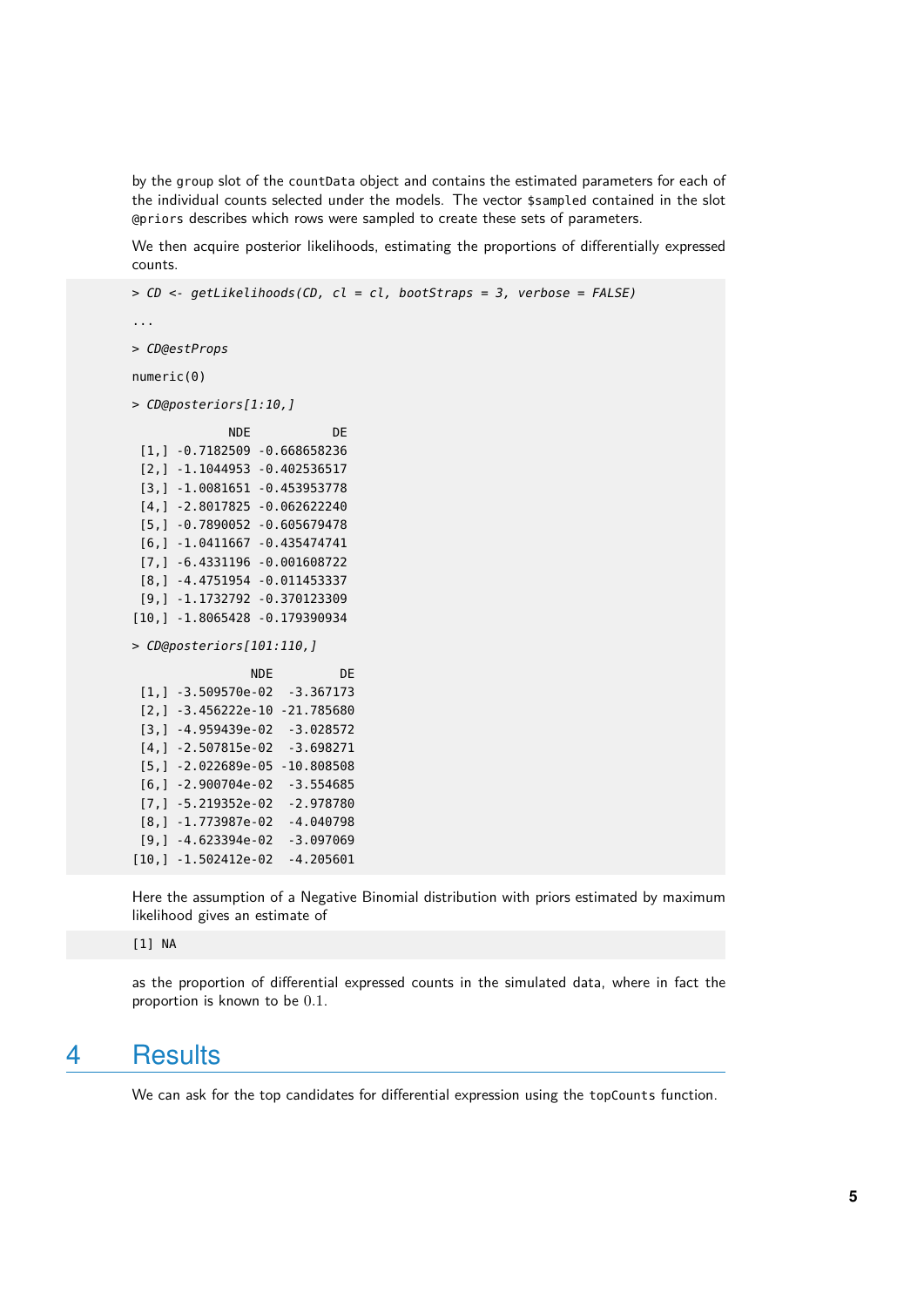| > topCounts(CD, group = "DE") |                 |          |                                                                            |              |              |                |                |              |                |                |    |
|-------------------------------|-----------------|----------|----------------------------------------------------------------------------|--------------|--------------|----------------|----------------|--------------|----------------|----------------|----|
|                               |                 |          | name simA.1 simA.2 simA.3 simA.4 simA.5 simB.1 simB.2 simB.3 simB.4 simB.5 |              |              |                |                |              |                |                |    |
|                               | 80 count_80     | 1        | 1                                                                          | 0            | 1            | 1              | 13             | 21           | 8              | 6              | 20 |
|                               | 78 count_78     | 1        | 1                                                                          | $\Theta$     | 1            | 1              | 8              | 13           | $\overline{7}$ | 9              | 10 |
|                               | $66$ count $66$ | $\Theta$ | $\Theta$                                                                   | $\Theta$     | $\Theta$     | 0              | 15             | 10           | 4              | $\overline{4}$ | 10 |
|                               | 21 count_21     | 2        | 0                                                                          | 1            | $\mathbf{1}$ | 0              | 15             | 15           | 6              | 5              | 11 |
| $\overline{7}$                | $count_7$       | 9        | 8                                                                          | 8            | 8            | 9              | 1              | 2            | 1              | $\Theta$       | 0  |
|                               | 26 count_26     | 13       | $\overline{4}$                                                             | 11           | 5            | $\overline{7}$ | $\mathbf{1}$   | $\mathbf{1}$ | $\mathbf{1}$   | $\Theta$       | 0  |
|                               | $64$ count $64$ | 6        | 6                                                                          | 8            | 11           | 9              | $\mathbf{1}$   | $\mathbf{1}$ | $\Theta$       | $\Theta$       | 1  |
|                               | 72 count_72     | $\Theta$ | $\Theta$                                                                   | $\mathbf{1}$ | $\Theta$     | 0              | $\overline{7}$ | 6            | 4              | 3              | 8  |
|                               | 83 count 83     | 14       | 6                                                                          | 9            | 2            | 9              | $\mathbf{1}$   | $\Theta$     | $\Theta$       | $\mathbf{1}$   | 1  |
|                               | 27 count_27     | 5        | 3                                                                          | 6            | 4            | 7              | $\Theta$       | $\Theta$     | $\Theta$       | 1              | 0  |
|                               | likes           | DF.      | FDR.DE                                                                     |              | FWER.DE      |                |                |              |                |                |    |
|                               |                 |          | 80 0.9995791 2>1 0.0004208781 0.0004208781                                 |              |              |                |                |              |                |                |    |
|                               |                 |          | 78 0.9992829 2>1 0.0005689902 0.0011376785                                 |              |              |                |                |              |                |                |    |
|                               |                 |          | 66 0.9990943 2>1 0.0006812318 0.0020423631                                 |              |              |                |                |              |                |                |    |
|                               |                 |          | 21 0.9985733 2>1 0.0008675879 0.0034661055                                 |              |              |                |                |              |                |                |    |
| $\overline{7}$                |                 |          | 0.9983926 1>2 0.0010155560 0.0050679624                                    |              |              |                |                |              |                |                |    |
|                               |                 |          | 26 0.9980266 1>2 0.0011752048 0.0070314101                                 |              |              |                |                |              |                |                |    |
|                               |                 |          | 64 0.9962283 1>2 0.0015461322 0.0107765864                                 |              |              |                |                |              |                |                |    |
|                               |                 |          | 72 0.9957691 2>1 0.0018817294 0.0149619013                                 |              |              |                |                |              |                |                |    |
|                               |                 |          | 83 0.9954451 1>2 0.0021787486 0.0194486538                                 |              |              |                |                |              |                |                |    |
|                               |                 |          | 27 0.9941751 1>2 0.0025433681 0.0251603097                                 |              |              |                |                |              |                |                |    |

We can plot the posterior likelihoods against the log-ratios of the two sets of samples using the plotPosteriors function, coloring the truly differentially expressed data red and the non-differentially expressed data black (Figure [2\)](#page-6-0).

> plotPosteriors(CD, group = "DE", col = c(rep("red", 100), rep("black", 900)))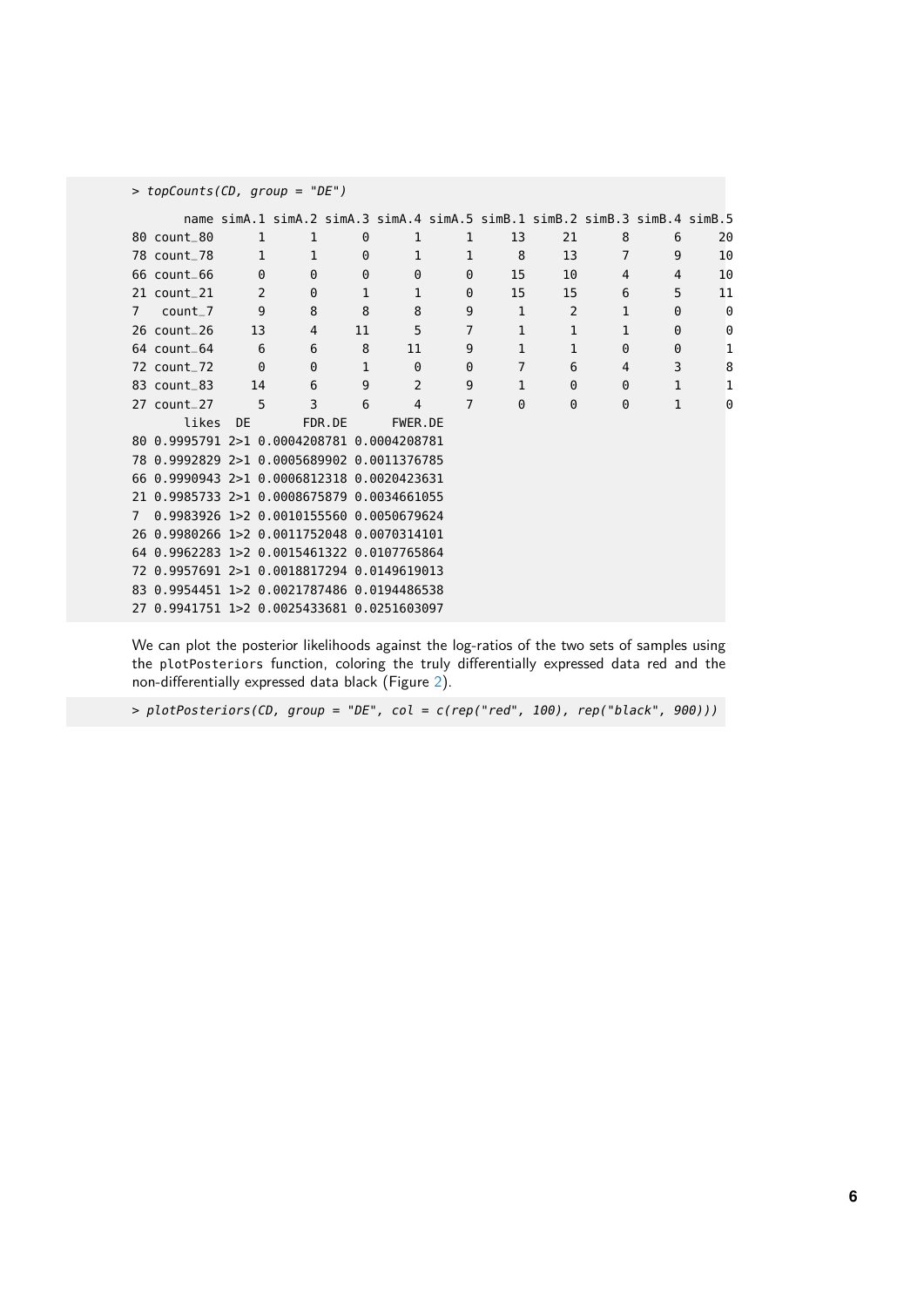<span id="page-6-0"></span>

**Figure 2: Posterior likelihoods of differential expression against log-ratio (where this would be non-infinite) or log values (where all data in the other sample group consists of zeros)**

Truly differentially expressed data are colored red, and non-differentially expressed data black.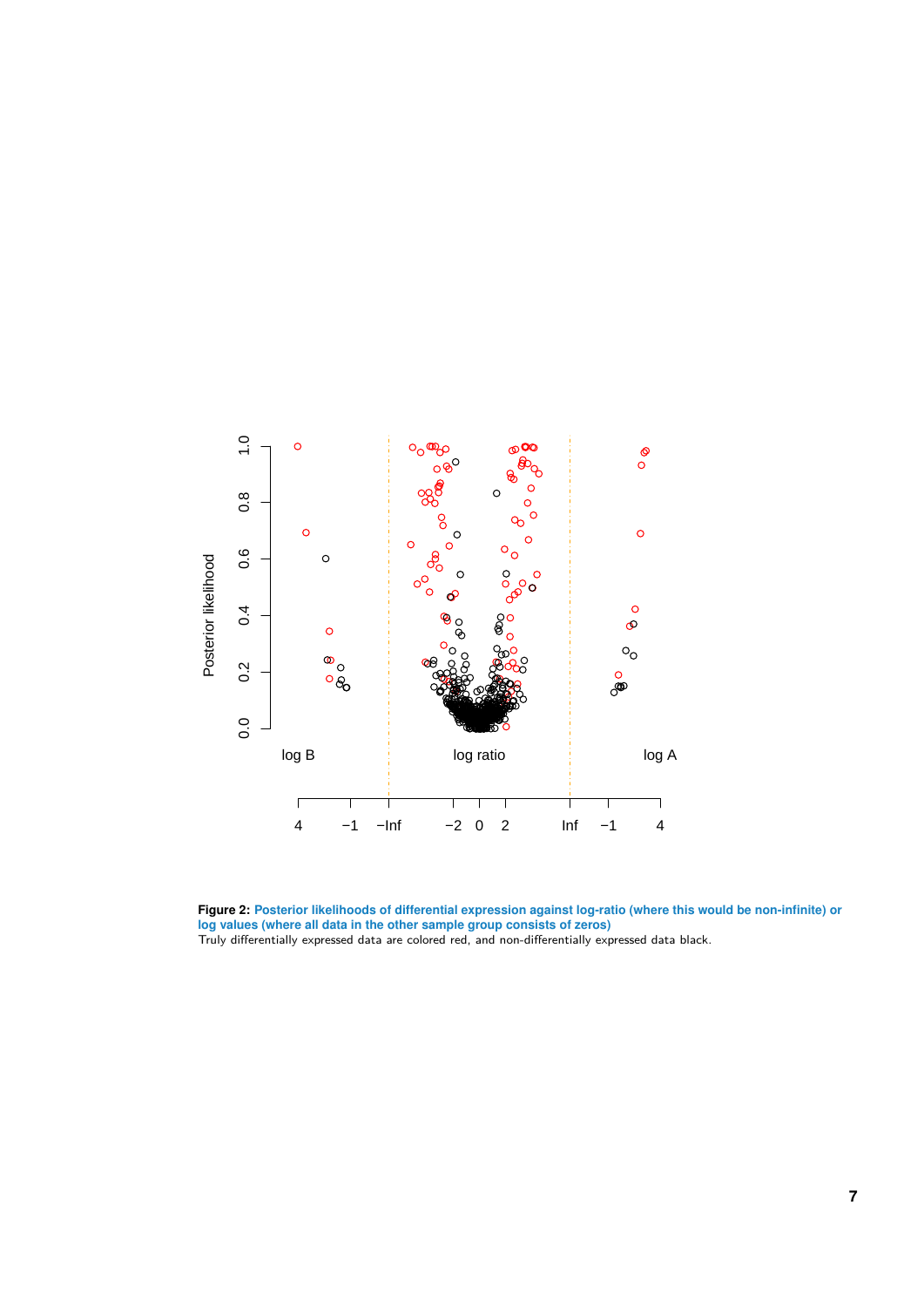## 5 Case Study: Analysis of sRNA-Seq Data

### 5.1 Introduction

We will look at data sequenced from small RNAs acquired from six samples of root stock from Arabidopsis thaliana in a grafting experiment [\[3\]](#page-16-2). Three different biological conditions exist within these data; one in which a Dicer 2,3,4 triple mutant shoot is grafted onto a Dicer 2,3,4 triple mutant root (**SL236** & **SL260**), one in which a wild-type shoot is grafted onto a wild-type root (**SL239** & **SL240**), and one in which a wild-type shoot is grafted onto a Dicer 2,3,4 triple mutant root (**SL237** & **SL238**). Dicer 2,3,4 is required for the production of 22nt and 24nt small RNAs, as well as some 21nt ones. Consequently, if we detect differentially expressed sRNA loci in the root stock of the grafts, we can make inferences about the mobility of small RNAs.

### 5.2 Reading in data

The data and annotation are stored in two text files. We can read them in using **R**'s standard functions.

> data(mobData)

> data(mobAnnotation)

### 5.3 Making a countData object

We can create a countData object containing all the information we need for a first attempt at a differential expression analysis.

#### 5.3.1 Including lengths

If two genes are expressed at the same level, but one is twice the length of the other, then (on average) we will sequence twice as many reads from the longer gene. The same is true for sRNA loci, and so in these analyses it is often useful to include the lengths of each feature. The lengths can be derived from the annotation of each feature, but we need to explicitly declare them within the 'countData' object.

```
> seglens <- mobAnnotation$end - mobAnnotation$start + 1
> cD <- new("countData", data = mobData, seglens = seglens, annotation = mobAnnotation)
```
Determining the best library scaling factor to use is a non-trivial task. The simplest approach would be to use the total number of sequenced reads aligning to the genome. However, this approach meas that a few sequences that appear at very high levels can drastically skew the size of the scaling factor. Bullard et al suggest that good results can be obtained by taking the sum of the reads below the  $n$ th percentile of the data.

```
> libsizes(cD) <- getLibsizes(cD, estimationType = "quantile")
```
### 5.4 Pairwise Differential Expression

We start by looking at a pairwise differential expression analysis between two of the sample types. The analysis between samples 'SL236', 'SL260' and 'SL237', 'SL238' should be a first step in discovering sRNA loci associated with mobility.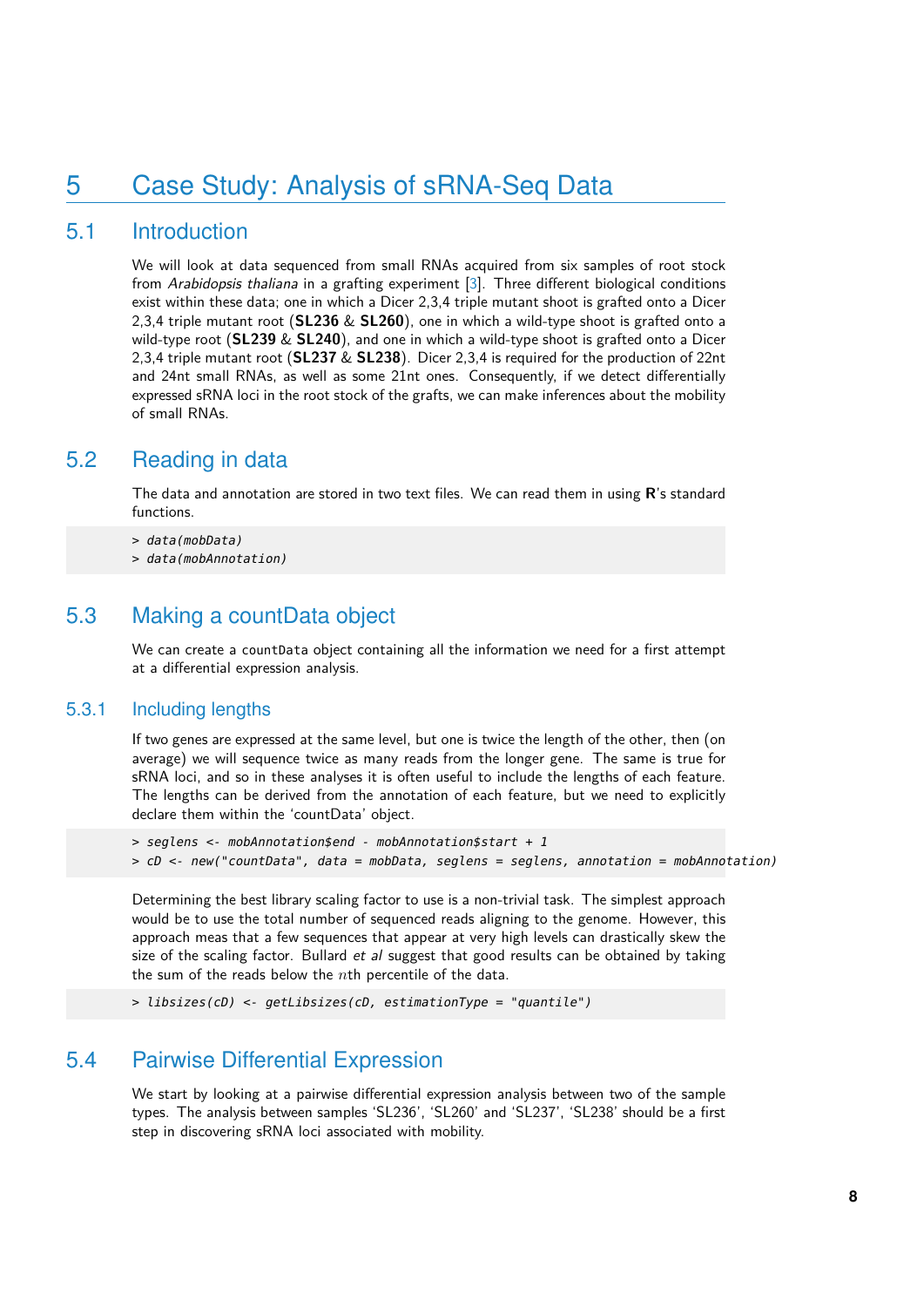We begin by selecting a subset of the available data:

 $>$   $c$ DPair  $< c$ D[,1:4]

We then need to define the replicate structure of the countData object. We do this by creating a vector that defines the replicate group that each sample belongs to.

> replicates(cDPair) <- as.factor(c("D3/D3", "D3/D3", "WT/D3", "WT/D3"))

We next need to define each of the models applicable to the data. In the first case, it is reasonable to suppose that at least some of the loci will be unaffected by the different experimental conditions prevailing in our replicate groups, and so we create one model of no differential expression.

We do this by defining a vector NDE.

 $>$  NDE <-  $c(1,1,1,1)$ 

Each member of the NDE vector represents one sample in our experiment. By giving each item in the NDE vector the same number, we indicate that, under the hypothesis of no differential expression, all the samples belong to the same group.

We may also conjecture that some of the loci will be affected depending on whether the shoot is a Dicer mutant or a wild-type Arabidopsis sample.

> mobile <- c("non-mobile","non-mobile","mobile","mobile")

This vector indicates that the third and fourth samples, which consist of the wild-type shoot samples, are in a separate expression group to the first and second samples, corresponding to the Dicer 2,3,4 mutant shoot.

We can now add these models to the locus data by modfiying the @groups slot

> groups(cDPair) <- list(NDE = NDE, mobile = mobile)

Now that we have defined our models, we need to establish prior distributions for the data. We do this using the getPriors.NB function.

> cDPair <- getPriors.NB(cDPair, samplesize = 1e4, cl = cl)

The accuracy of the distribution is determined by the number of data points used to estimate the distribution; the 'samplesize'. Here we've used a small sample size to reduce the computational effort required, but higher values will give more accurate results (the default is 1e5).

Having found prior distributions for the data, we can identify posterior likelihoods for the data using the getLikelihoods function. Before we do this, however, it is worth considering the possibility that some loci will not be expressed at all in our data.

#### 5.4.1 Null Data

We first examine the priors to see if any 'null' data, consisting of un-expressed sRNA loci, are present. If the distribution of priors for the non-differentially expressed group is bimodal, it is likely that some of the loci are expressed at substantially lower levels than others.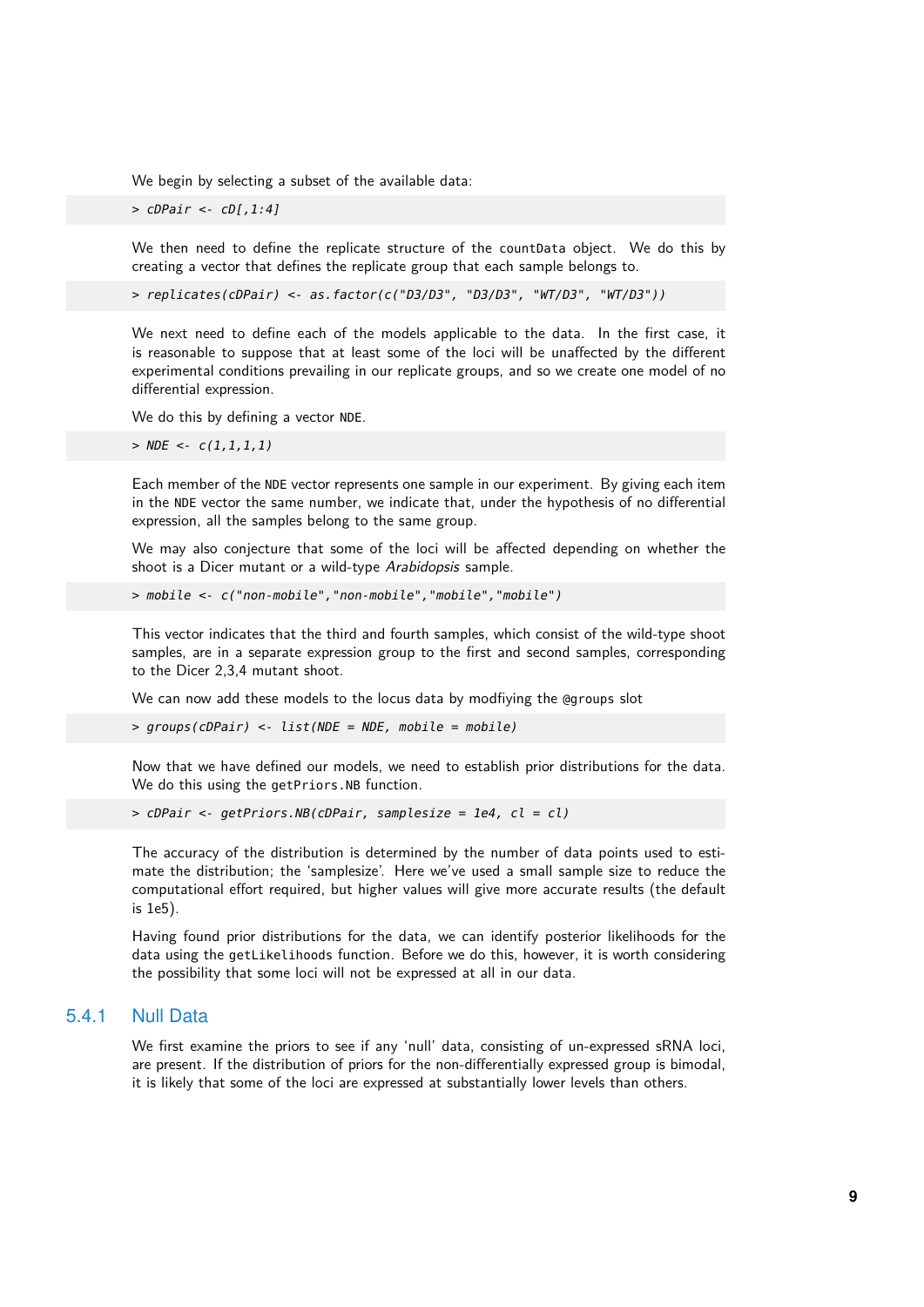> plotNullPrior(cDPair)

There is some evidence for bimodality, with a small peak of lowly expressed data to the left of the distribution.



#### **Density of null function**

**Figure 3: Distribution of**  $\mu_{ij}$ Bimodality suggests the presence of 'null', or un-expressed, data.

We can use the nullData = TRUE option in the getLikelihoods function to allow for the possibility that some of the loci are miscalled in our locus map, and should properly be identified as nulls.

> cDPair <- getLikelihoods(cDPair, nullData = TRUE, cl = cl)

If we now look at the cDPair object, we can see that we have acquired posterior likelihoods for the data

> cDPair An object of class "countData" 3000 rows and 4 columns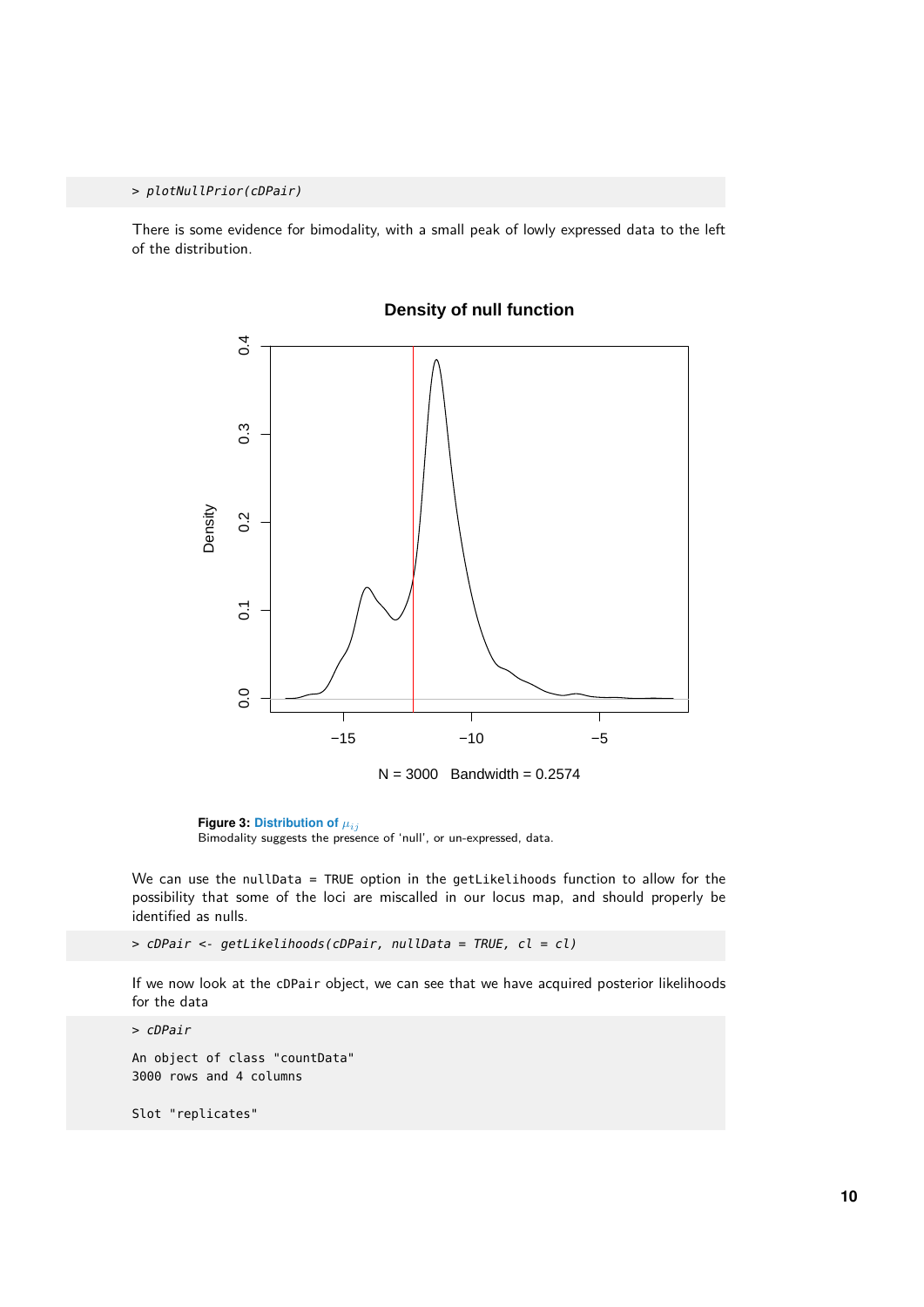D3/D3 D3/D3 WT/D3 WT/D3 Slot "groups": \$NDE [1] 1 1 1 1 Levels: 1 \$mobile [1] non-mobile non-mobile mobile mobile Levels: mobile non-mobile Slot "data": SL236 SL260 SL237 SL238  $[1,] 0 0 0 0$ [2,] 18 21 1 5 [3,] 1 2 2 3 [4,] 68 87 270 184 [5,] 68 87 270 183 2995 more rows... Slot "annotation": chr start end 1 1 789 869 2 1 8641 8700 3 1 10578 10599 4 1 17041 17098 5 1 17275 17318 2995 more rows... Slot "posteriors": NDE mobile [1,] 0.002100924 0.0235143 [2,] 0.132668688 0.8672543 [3,] 0.839641267 0.1406516 [4,] 0.277694728 0.7223053 [5,] 0.365355945 0.6346441 2995 more rows...

The estimated posterior likelihoods for each model are stored in the natural logarithmic scale in the @posteriors slot of the countDataPosterior object. The  $n$ th column of the posterior likelihoods matrix corresponds to the nth model as listed in the group slot of CDPair. In general, what we would like to do with this information is form a ranked list in which the loci most likely to be differentially expressed are at the top of the list.

Try looking at the proportions of data belonging to each group. Note that these no longer sum to 1, as some data are now classified as 'null'.

> summarisePosteriors(cD)

numeric(0)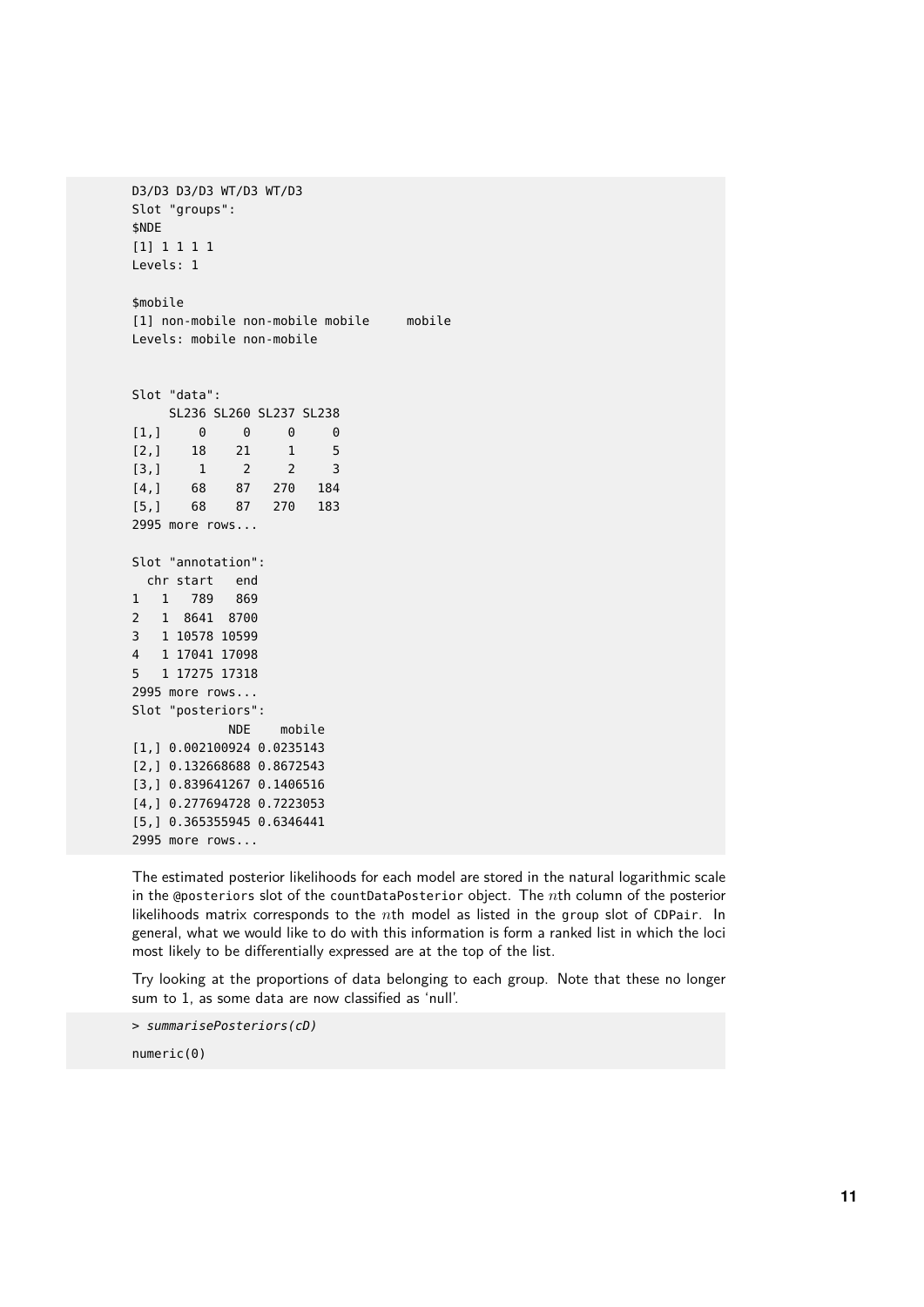The value contained in the @estProps slot is a best-guess figure for the proportion of data belonging to each model defined by the @groups slot. In this case, it is is estimated that approximately 65% of the loci are not differentially expressed, while 35% are differentially expressed. These estimates should not be relied upon absolutely, but are a useful indicator of the global structure of the data.

We can ask for the rows most likely to be differentially expressed under our different models using the topCounts function. If we look at the second model, or grouping structure, we see the top candidates for differential expression. Because the library sizes of the different libraries differ, it can be unclear as to why some loci are identified as differentially expressed unless the data are normalised.

```
> topCounts(cDPair, group = 2, normaliseData = TRUE)
```

|      | chr          | start               |                                |              |          | end SL236 SL260 SL237 SL238 | likes | mobile                          |
|------|--------------|---------------------|--------------------------------|--------------|----------|-----------------------------|-------|---------------------------------|
| 74   | $\mathbf{1}$ | 447231              | 447298                         | 0            | 0        | 174                         |       | 146 0.9999530 mobile>non-mobile |
| 1111 | $\mathbf{1}$ | 8287590             | 8287674                        | 0            | 0        | 107                         |       | 83 0.9994780 mobile>non-mobile  |
| 2500 |              | 1 13463357 13463459 |                                | 12           | 20       | 165                         |       | 140 0.9992603 mobile>non-mobile |
| 1334 | $\mathbf{1}$ | 9254068             | 9254167                        | $\Theta$     | $\Theta$ | 101                         |       | 81 0.9990406 mobile>non-mobile  |
| 625  | $\mathbf{1}$ | 5056092             | 5056161                        | 65           | 184      | 1                           |       | 0 0.9989713 non-mobile>mobile   |
| 2962 |              | 1 14188044 14188079 |                                | $\mathbf{1}$ | $\Theta$ | 47                          |       | 33 0.9987427 mobile>non-mobile  |
| 266  | $\mathbf{1}$ | 2157113             | 2157287                        | 26           | 40       | 751                         |       | 405 0.9985358 mobile>non-mobile |
| 1696 |              | 1 11140107 11140158 |                                | $\Theta$     | $\Theta$ | 60                          |       | 38 0.9983326 mobile>non-mobile  |
| 1212 | $\mathbf{1}$ | 8766946             | 8767133                        | 171          | 487      | 12                          |       | 8 0.9982605 non-mobile>mobile   |
| 901  | $\mathbf{1}$ | 6880517             | 6880553                        | 0            | 0        | 41                          |       | 26 0.9981053 mobile>non-mobile  |
|      |              |                     | FDR.mobile FWER.mobile         |              |          |                             |       |                                 |
| 74   |              |                     | 4.695766e-05 4.695766e-05      |              |          |                             |       |                                 |
|      |              |                     | 1111 2.844576e-04 5.688907e-04 |              |          |                             |       |                                 |
|      |              |                     | 2500 4.361966e-04 1.308144e-03 |              |          |                             |       |                                 |
|      |              |                     | 1334 5.670012e-04 2.266304e-03 |              |          |                             |       |                                 |
| 625  |              |                     | 6.593351e-04 3.292644e-03      |              |          |                             |       |                                 |
|      |              |                     | 2962 7.590004e-04 4.545831e-03 |              |          |                             |       |                                 |
| 266  |              |                     | 8.597445e-04 6.003384e-03      |              |          |                             |       |                                 |
|      |              |                     | 1696 9.607056e-04 7.660807e-03 |              |          |                             |       |                                 |
|      |              |                     | 1212 1.047233e-03 9.386936e-03 |              |          |                             |       |                                 |
|      |              |                     | 901 1.131984e-03 1.126389e-02  |              |          |                             |       |                                 |

Observe how the data change in the normalised results; the effect is particularly noticable in the SL236 and SL260 datasets, in which the normalised data is much less variable between these two samples.

We can also use topCounts to examine the data identified as 'null'.

> topCounts(cDPair, group = NULL, number = 500)

We can visualise the data in a number of ways. We can first examine the posterior likelihoods against log-ratio values.

 $>$  plotPosteriors(cDPair, group = 2, samplesA = 1:2, samplesB = 3:4)

Also informative is the MA-plot. We can color the data by the posterior likelihoods of differential expression.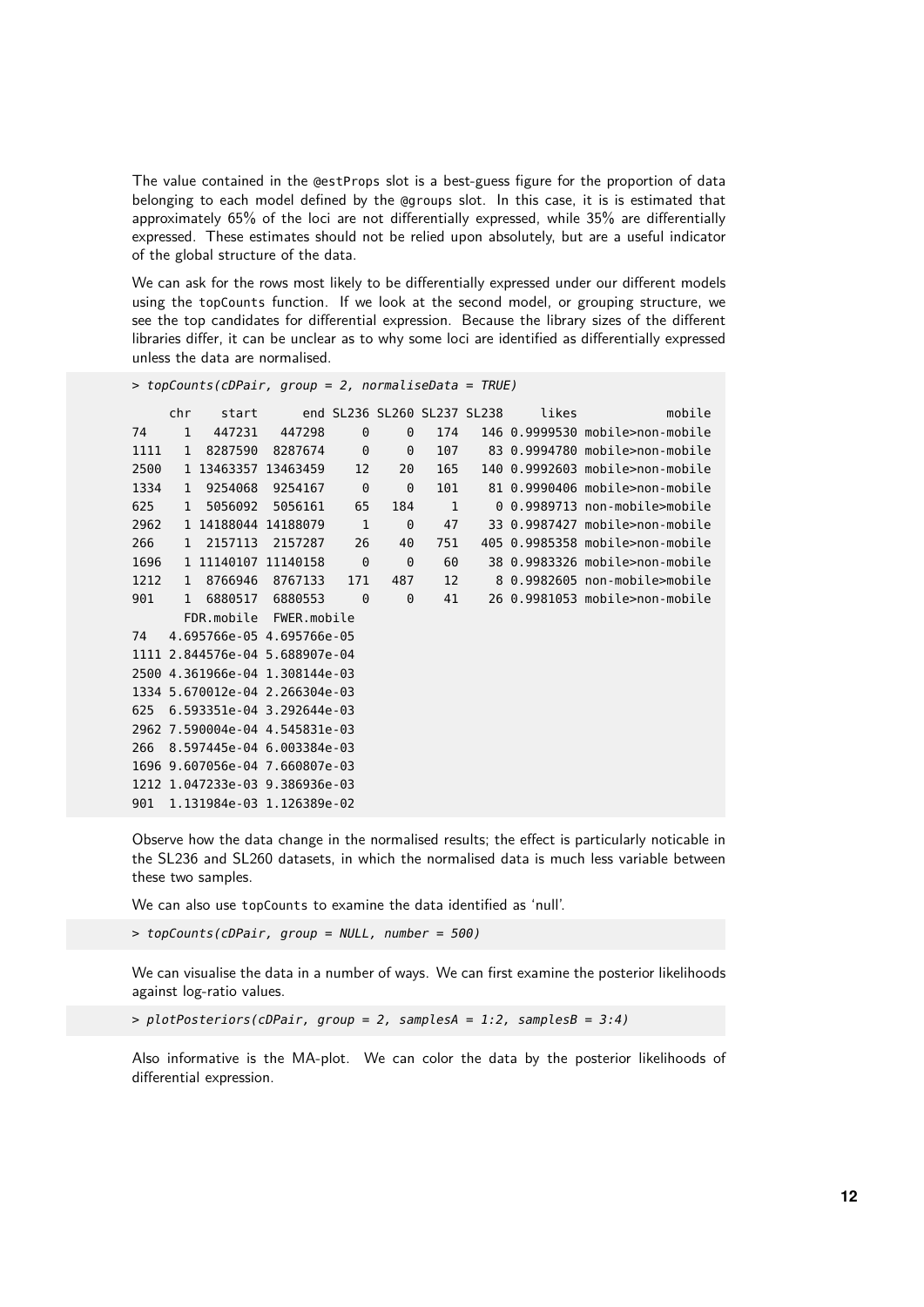

**Figure 4: Posterior likelihoods of differential expression against log-ratios of the data** Where the data in one of the sample groups consists entirely of zeros, the log-ratio would be infinite. In this case, we plot instead the log-values of the non-zero group. Note the skew in the data; there are many more loci with a highlikelihood of differential expression over-expressed in the WT/D3 graft compared to the D3/D3 graft than vice versa.

<span id="page-12-0"></span> $> plotMA$ . $CD$ (cDPair, samplesA =  $c(1,2)$ , samplesB =  $c(3,4)$ ,  $col = rqb(\text{red} = \exp(\text{cDPair@posteriors}[, 2]),$  green = 0, blue = 0))

### 5.5 Multiple Group Comparisons

We next examine all three experimental conditions simultaneously. We first need to define the replicate structure of the data.

```
> cD@replicates <- as.factor(c("D3/D3", "D3/D3", "WT/D3", "WT/D3", "WT/WT", "WT/WT"))
```
As before, we begin by supposing that at least some of the loci will be unaffected by the different experimental conditions prevailing in our replicate groups, and so we create one model of no differential expression.

We do this by defining a vector NDE.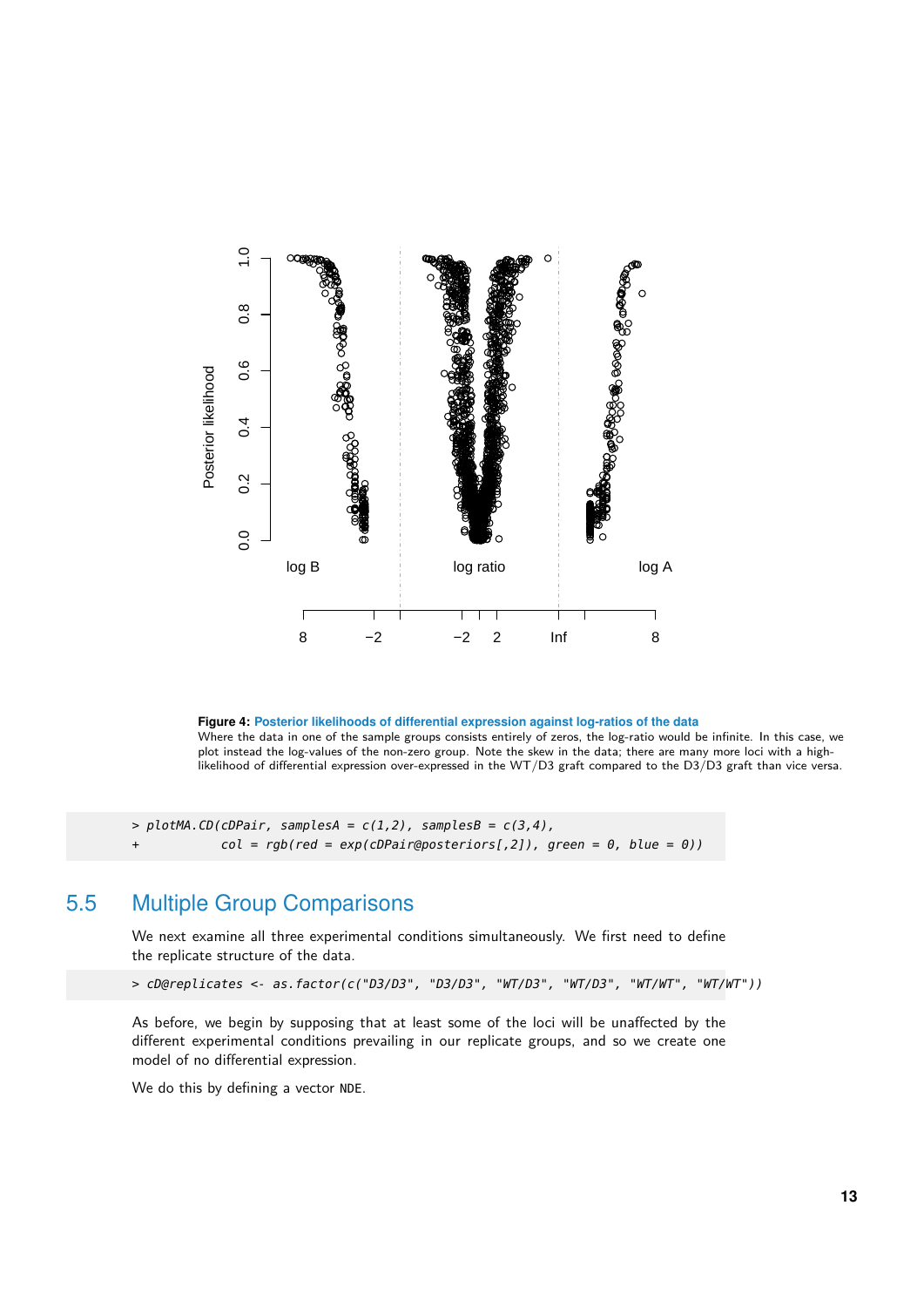



Where the data in one of the sample groups consists entirely of zeros, the log-ratio would be infinite. In this case, we plot instead the log-values of the non-zero group. Differentially expressed data are colored red, and non-differentially expressed data black.

 $>$  NDE <- factor(c(1,1,1,1,1,1))

Each member of the NDE vector represents one sample in our experiment. By giving each item in the NDE vector the same number, we indicate that, under the hypothesis of no differential expression, all the samples belong to the same group.

We may also conjecture that some of the loci that are present in the wild-type root will not be present in the Dicer 2,3,4 mutant roots. We represent this conjecture with the vector

> d3dep <- c("wtRoot","wtRoot","wtRoot","wtRoot","dicerRoot","dicerRoot")

This vector indicates that the fifth and sixth samples, which consist of the wild-type root samples, are in a separate expression group to the other samples, corresponding to the Dicer 2,3,4 mutant.

Finally, we hypothesise that some of the small RNAs generated in the wild-type shoot will move to the root. We represent this hypothesis with the vector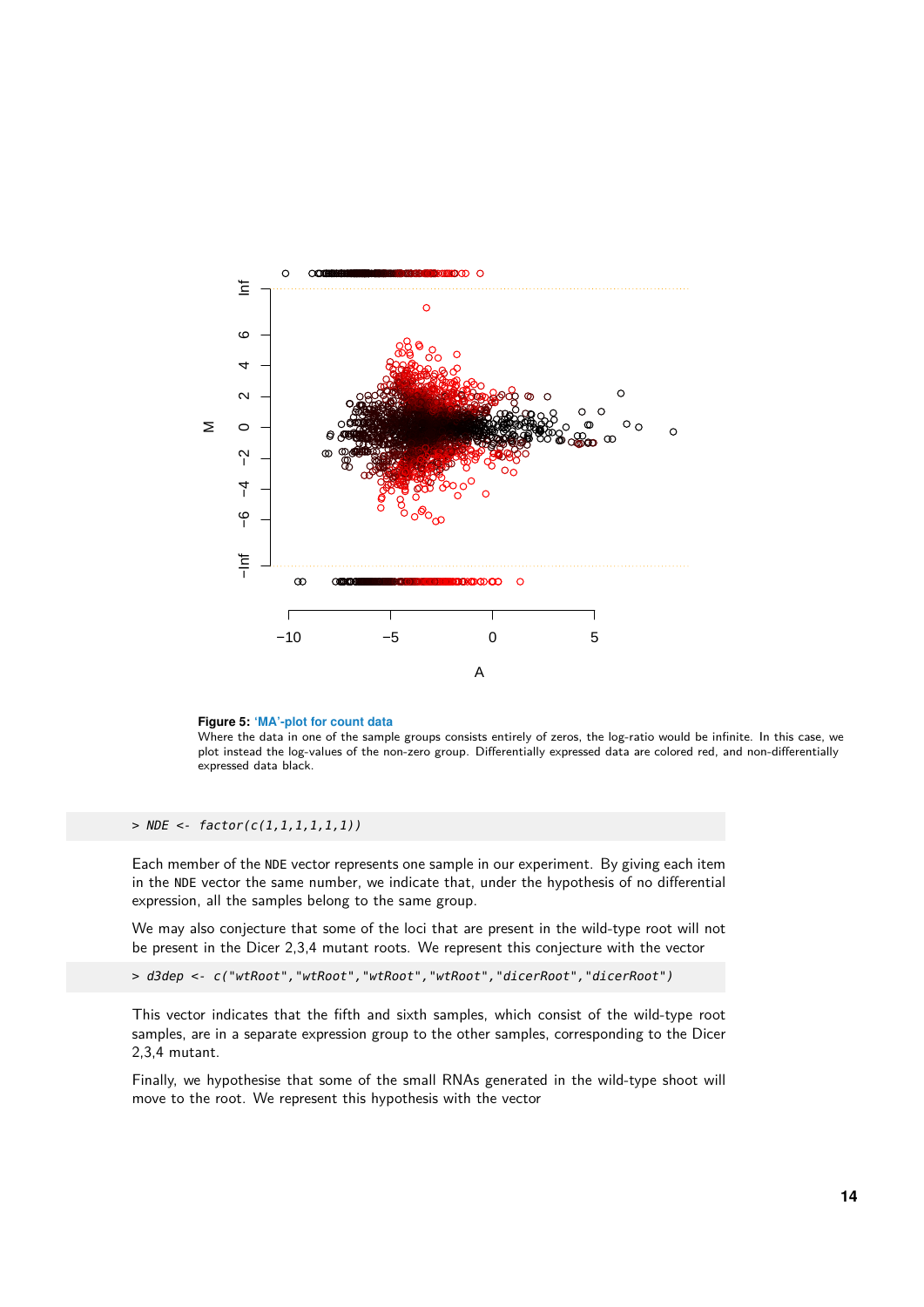> mobile <- c("dicerShoot","dicerShoot","wtShoot","wtShoot","wtShoot","wtShoot")

This vector shows that all samples with a wild-type shoot are distinct from those samples with a Dicer 2,3,4 shoot.

We can now add these models to the locus data by modfiying the @groups slot

 $>$  groups(cD) <- list(NDE = NDE, d3dep = d3dep, mobile = mobile)

Note that in this case the replicate structure does not correspond to any biologically plausible model; we do not expect that any loci will be different between all three experimental groups.

We can now find the priors and likelihoods for this analysis as before.

```
> cD \leq qetPriors.NB(cD, cl = cl)
> cD <- getLikelihoods(cD, nullData = TRUE, cl = cl)
```
We can see if there are any potential candidates for mobile sRNA loci by using the 'topCounts' function.

```
> topCounts(cD, group = "mobile", normaliseData = TRUE)
    chr start end SL236 SL260 SL237 SL238 SL239 SL240 likes
74 1 447231 447298 0 0 174 146 226 220 0.9999997
1111 1 8287590 8287674 0 0 107 83 101 156 0.9999980
2962 1 14188044 14188079 1 0 47 33 66 59 0.9999980
764 1 6127755 6127808 0 0 81 42 108 68 0.9999931
901 1 6880517 6880553 0 0 41 26 43 45 0.9999905
1334 1 9254068 9254167 0 0 101 81 111 83 0.9999655
1696 1 11140107 11140158 0 0 60 38 64 43 0.9999573
2298 1 13042720 13042777 2 4 46 31 58 67 0.9999542
1212 1 8766946 8767133 171 487 12 8 28 29 0.9999260
427 1 3440406 3440437 0 0 13 15 19 19 0.9998933
              mobile FDR.mobile FWER.mobile
74 wtShoot>dicerShoot 3.056093e-07 3.056093e-07
1111 wtShoot>dicerShoot 1.175909e-06 2.351817e-06
2962 wtShoot>dicerShoot 1.466957e-06 4.400866e-06
764 wtShoot>dicerShoot 2.825973e-06 1.130386e-05
901 wtShoot>dicerShoot 4.151618e-06 2.075795e-05
1334 wtShoot>dicerShoot 9.213774e-06 5.528178e-05
1696 wtShoot>dicerShoot 1.399326e-05 9.794960e-05
2298 wtShoot>dicerShoot 1.796906e-05 1.437447e-04
1212 dicerShoot>wtShoot 2.418928e-05 2.176851e-04
427 wtShoot>dicerShoot 3.243789e-05 3.243373e-04
```
We can also identify dicer-dependent root specific small RNA loci by examining our alternative model for differential expression.

> topCounts(cD, group = "d3dep", normaliseData = TRUE) chr start end SL236 SL260 SL237 SL238 SL239 SL240 likes d3dep 2166 1 12726934 12726976 3 5 4 6 48 49 0.9987420 dicerRoot>wtRoot 1292 1 9013965 9014013 3 6 4 6 48 49 0.9987387 dicerRoot>wtRoot 1202 1 8741412 8741466 4 5 1 0 55 70 0.9981772 dicerRoot>wtRoot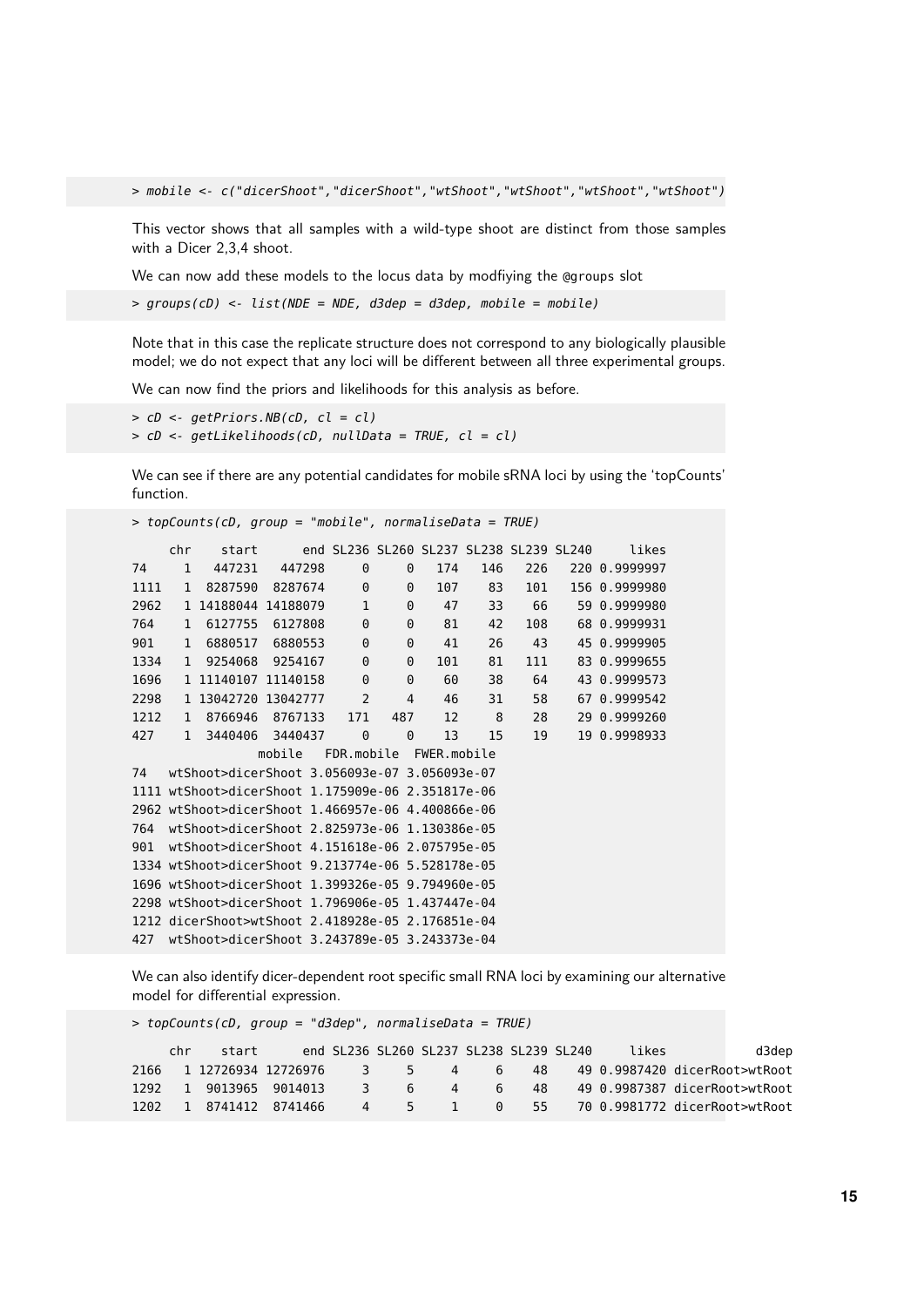| 2934 |                              | 1 14154618 14154660          | 13       | 35 | 12 | 12       | 226 |  | 302 0.9981501 dicerRoot>wtRoot |  |
|------|------------------------------|------------------------------|----------|----|----|----------|-----|--|--------------------------------|--|
| 2637 |                              | 1 13689324 13689396          | 6        | 9  | 6  | 7        | 59  |  | 50 0.9979523 dicerRoot>wtRoot  |  |
| 2200 |                              | 1 12824336 12824400          | 0        | 1  | 0  | 0        | 12  |  | 9 0.9944024 dicerRoot>wtRoot   |  |
| 1095 | 1 8238064                    | 8238106                      | 4        | 5  | 6  | 3        | 34  |  | 27 0.9887337 dicerRoot>wtRoot  |  |
| 795  | 1 6263246                    | 6263343                      | $\Theta$ | 2  | 3  | $\Theta$ | 23  |  | 24 0.9870628 dicerRoot>wtRoot  |  |
| 2982 |                              | 1 14206419 14206455          | 16       | 29 | 29 | 17       | 9   |  | 13 0.9868232 wtRoot>dicerRoot  |  |
| 1160 | 1 8472567                    | 8472649                      | $\Theta$ | 3  | 1  | 2        | 25  |  | 20 0.9841345 dicerRoot>wtRoot  |  |
|      |                              | FDR.d3dep FWER.d3dep         |          |    |    |          |     |  |                                |  |
|      | 2166 0.001257957 0.001257957 |                              |          |    |    |          |     |  |                                |  |
|      |                              | 1292 0.001259616 0.002517646 |          |    |    |          |     |  |                                |  |
|      | 1202 0.001447342 0.004335851 |                              |          |    |    |          |     |  |                                |  |
|      | 2934 0.001547978 0.006177717 |                              |          |    |    |          |     |  |                                |  |
|      |                              | 2637 0.001647927 0.008212790 |          |    |    |          |     |  |                                |  |
|      |                              | 2200 0.002306212 0.013764456 |          |    |    |          |     |  |                                |  |
|      | 1095 0.003586222 0.024875663 |                              |          |    |    |          |     |  |                                |  |
| 795  | 0.004755095 0.037491047      |                              |          |    |    |          |     |  |                                |  |
|      |                              | 2982 0.005690838 0.050173812 |          |    |    |          |     |  |                                |  |
|      |                              | 1160 0.006708302 0.065243260 |          |    |    |          |     |  |                                |  |
|      |                              |                              |          |    |    |          |     |  |                                |  |

By including more experimental conditions in our analyses, increasingly complex patterns of expression can be detected from sequencing data.

Finally, we shut down the cluster (assuming it was started to begin with).

```
> if(!is.null(cl)) stopCluster(cl)
```
## Session Info

```
> sessionInfo()
R version 4.2.0 RC (2022-04-21 r82226)
Platform: x86_64-pc-linux-gnu (64-bit)
Running under: Ubuntu 20.04.4 LTS
Matrix products: default
BLAS: /home/biocbuild/bbs-3.16-bioc/R/lib/libRblas.so
LAPACK: /home/biocbuild/bbs-3.16-bioc/R/lib/libRlapack.so
locale:
[1] LC_CTYPE=en_US.UTF-8 LC_NUMERIC=C LC_TIME=en_GB
[4] LC_COLLATE=C LC_MONETARY=en_US.UTF-8 LC_MESSAGES=en_US.UTF-8
[7] LC_PAPER=en_US.UTF-8 LC_NAME=C LC_ADDRESS=C
[10] LC_TELEPHONE=C LC_MEASUREMENT=en_US.UTF-8 LC_IDENTIFICATION=C
attached base packages:
[1] parallel stats4 stats graphics grDevices utils datasets methods
[9] base
other attached packages:
[1] baySeq_2.31.0 abind_1.4-5 GenomicRanges_1.49.0 GenomeInfoDb_1.33.0
```